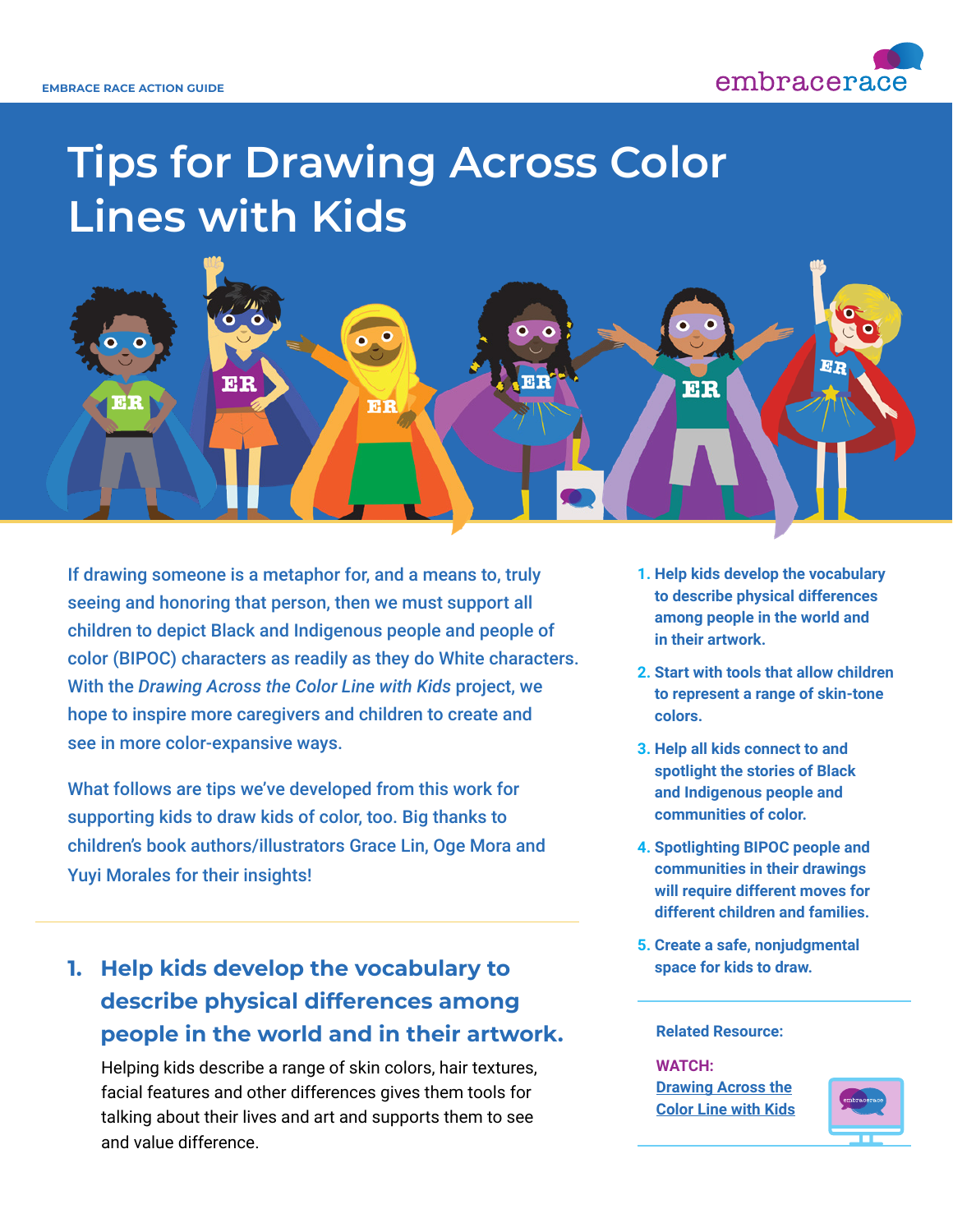### **2. Start with tools that allow children to represent a range of skin-tone colors.**

 There are fantastic skin color crayons and markers available that give kids more choices than the White, Peach, Orange, Brown and Black crayons of old. Using different color papers and paints is also an option. Experiment with NOT starting with white paper. When Yuyi Morales drew Grace Lin for this project, she drew on a brown paper bag.

### **3. Help all kids connect to and spotlight the stories of Black and Indigenous people and communities of color.**

 As Oge Mora put it, "It's not enough just that those stories are there, but how are we connecting those stories to kids?" One way to connect stories with them is to "lift up" and read the pictures and images that feature BIPOC people and communities, not just the text or dialogue. Kids are very observational and will have a lot to say about what they're seeing.

**Families can spend time drawing diverse images from books or drawing strangers, historical figures, and people in their communities.**

## **4. Spotlighting BIPOC people and communities in their drawings will require different moves for different children and families.**

- **•** BIPOC kids and families can start by drawing each other, drawing community members and/or creating self-portraits.
- **•** White kids and families can choose friends of different races and ethnicities and have a drawing session by video or using photographs.
- **•** BIPOC kids and families can spend time drawing BIPOC friends across the racial and ethnic spectrum by video chat or using photographs.
- **•** Families can spend time drawing diverse images from books or drawing strangers, historical figures, and people in their communities.